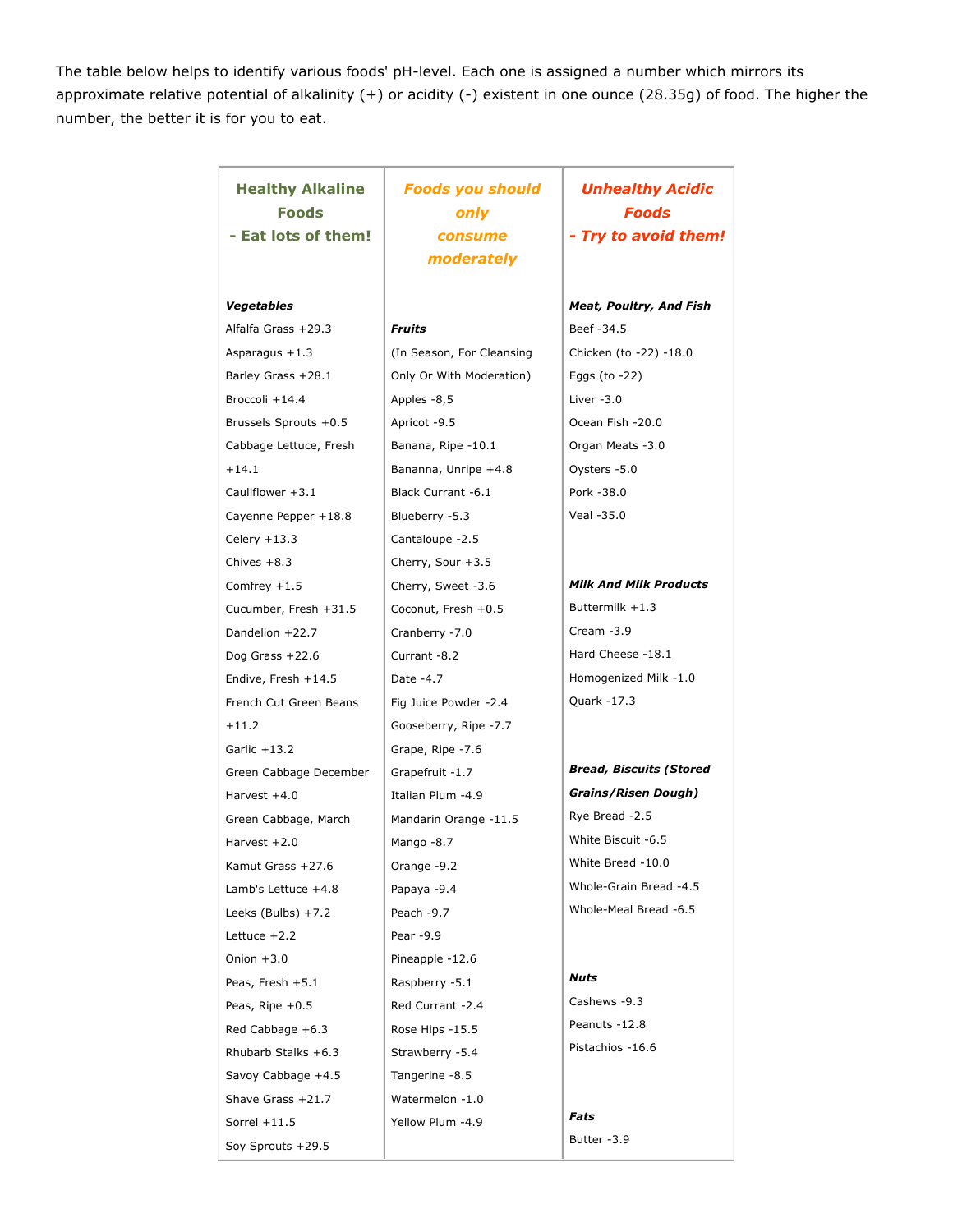Spinach (Other Than March) +13.1 Spinach, March Harvest +8.0 Sprouted Chia Seeds +28.5 Sprouted Radish Seeds +28.4 Straw Grass +21.4 Watercress +7.7 Wheat Grass +33.8 White Cabbage +3.3 Zucchini +5.7

### *Root Vegetables*

Beet +11.3 Carrot +9.5 Horseradish +6.8 Kohlrabi +5.1 Potatoes +2.0 Red Radish +16.7 Rutabaga +3.1 Summer Black Radish +39.4 Turnip +8.0 White Radish (Spring) +3.1

#### *Fruits*

Avocado (Protein) +15.6 Fresh Lemon +9.9 Limes  $+8.2$ Tomato +13.6

# *Non-Stored Organic*

*Grains And Legumes* Buckwheat Groats +0.5 Granulated Soy (Cooked Ground Soy Beans) +12.8 Lentils +0.6 Lima Beans +12.0 Quinoa + Soy Flour +2.5 Soy Lecithin (Pure) +38.0 Soy Nuts (soaked Soy Beans, Then Air Dried) +26.5

*Non-Stored Grains* Brown Rice -12.5 Wheat -10.1

# *Nuts*

Hazelnuts -2.0 Macadamia Nuts -3.2 Walnuts -8.0

*Fish* Fresh Water Fish -11.8

### *Fats*

Coconut Milk -1.5 Sunflower Oil -6.7 Corn Oil -6.5 Margarine -7.5

## *Sweets*

Artificial Sweetners -26.5 Barley Malt Syrup -9.3 Beet Sugar -15.1 Brown Rice Syrup -8.7 Chocolate -24.6 Dr. Bronner's Barley Dried Sugar Cane Juice - 18.0 Fructose -9.5 Honey -7.6 Malt Sweetener -9.8 Milk Sugar -9.4 Molasses -14.6 Turbinado Sugar -9.5 White Sugar -17.6

*Condiments*

Ketchup -12.4 Mayonaise -12.5 Mustard -19.2 Soy Sauce -36.2 Vinegar -39.4

#### *Beverages*

Beer -26.8 Coffee -25.1 Fruit Juice Sweetened Fruit Juice, Packaged, Natural -8.7 Liquor -38.7 Tea (Black) -27.1 Wine -16.4

#### *Miscellaneous*

Canned Foods Microwaved Foods Processed Foods